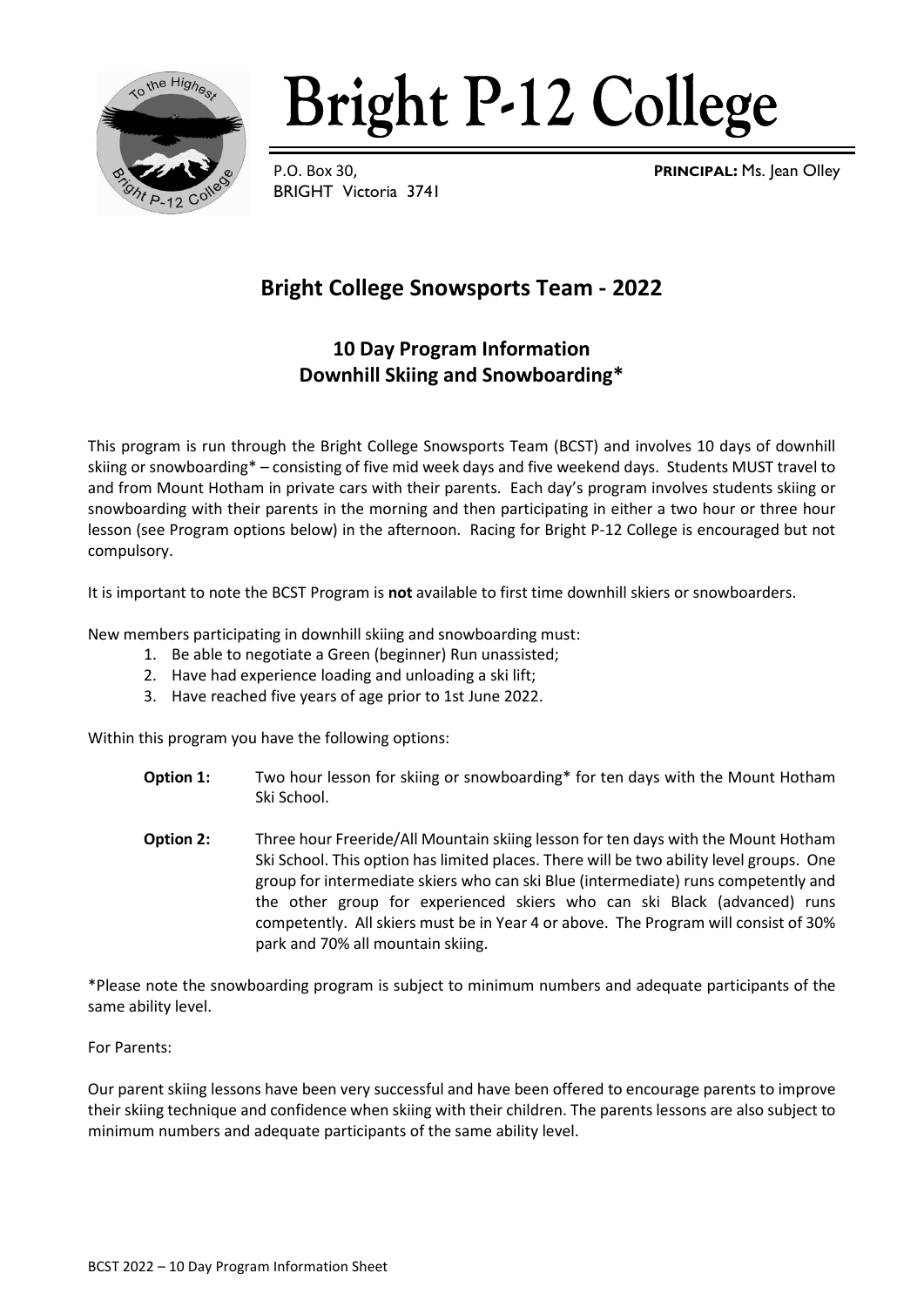| <b>2022 Season Training Dates</b>                  |                                                                 |  |
|----------------------------------------------------|-----------------------------------------------------------------|--|
| <b>Midweek Days</b>                                | <b>Weekend Days</b>                                             |  |
|                                                    |                                                                 |  |
|                                                    | Day 1: Saturday 16 <sup>th</sup> July                           |  |
| Day 2: Tuesday 19th July                           |                                                                 |  |
|                                                    | Day 3: Saturday 23rd July                                       |  |
| Day 4: Wednesday 27 <sup>th</sup> July             |                                                                 |  |
|                                                    | Day 5: Saturday 30 <sup>th</sup> July                           |  |
| Day 6: Tuesday 2 <sup>nd</sup> August              |                                                                 |  |
| Day 7: Wednesday 10 <sup>th</sup> August           |                                                                 |  |
|                                                    | Day 8: Saturday 13 <sup>th</sup> August                         |  |
| Day 9: Tuesday 16 <sup>th</sup> August             |                                                                 |  |
|                                                    | Day 10: Saturday 20 <sup>th</sup> August                        |  |
| 1st make up day: Wednesday 31 <sup>st</sup> August |                                                                 |  |
|                                                    | 2 <sup>nd</sup> make up day: Saturday 3 <sup>rd</sup> September |  |
|                                                    |                                                                 |  |
|                                                    | <b>Presentation Lunch: TBC</b>                                  |  |

| 2022 Victorian Interschools Snowsports Championships - Mt Buller |                                                   |  |
|------------------------------------------------------------------|---------------------------------------------------|--|
| <b>Cross Country</b>                                             | Sunday 7 <sup>th</sup> August                     |  |
| Snowsports                                                       | Monday $22^{nd}$ – Sunday $28^{th}$ August        |  |
| 2022 Australian Interschools Snowsports Championships - Perisher |                                                   |  |
| Snowsports                                                       | Tuesday $6th$ – Sunday 11 <sup>th</sup> September |  |

#### **COVID-19**

Coronavirus is still present in Australia and we must all be vigilant and play our part to reduce the spread by continuing to practice being COVIDSafe by staying at home and getting tested if you have symptoms, practising good hygiene and physical distancing.

We are currently waiting on COVID-19 updates from Mount Hotham Skiing Company and Mount Hotham Alpine Resort Management Board regarding the 2022 snow season at Hotham. As and when we receive information that relates directly to the on-snow management of the BCST program, we will let you know. We ask BCST members and parents to be understanding if we need to adapt or cancel any of the programs due to changes of COVID-19 restrictions during the snow season.

#### **Roll Calls**

All BCST members are required to attend Roll Call. This is a Department of Education and Training requirement for any school sanctioned excursion. To be COVID Safe this year Roll Call will not be in person but via SMS to the BCST Mobile phone: 0477 345 325. Roll Call times will be confirmed prior the start of the BCST season.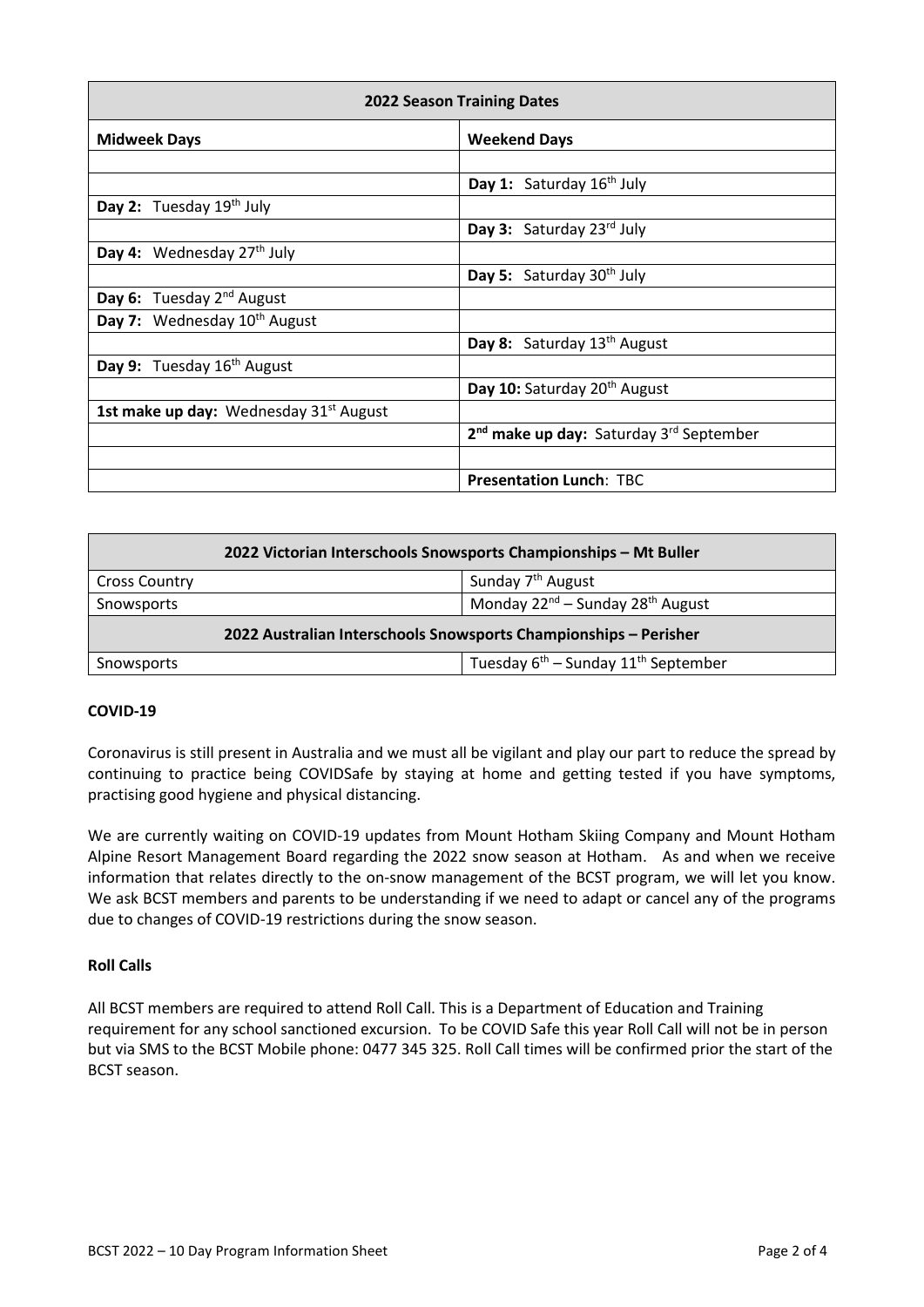#### **Team Membership**

When purchasing any program offered through BCST students **automatically become members** of the BCST. Those not purchasing a program through Bright P-12 College can become team members at a cost of \$70 for students attending Bright P-12 College and Dinner Plain Campus and \$77 for all other students. This will benefit those competing at Interschools' Championships, refer to Team Charter 2022.

#### **Uniform**

Team jackets are provided for all BCST members. These will be issued at a designated time, as determined by the BCST Committee. All jackets remain the property of BCST and must be returned at the end of the season. A Uniform Levy will be charged on top of the program costs to cover the ongoing replacement of BSCT Jackets.

Jackets are for use during training days only and other Bright P-12 College sanctioned events, ie. Interschools' Championships, and should not replace snow gear for everyday wear during the season. A \$100 fee will be payable, according to the terms and conditions outlined in the Jacket Rental Agreement, for lost, damaged, named, soiled, or incomplete jackets. Jackets which exhibit excessive wear and tear will also be subject to this fee.

Students will not be allowed to participate in their lesson unless they are wearing the team jacket and are also required to wear an approved snowsports protective helmet when training or racing. Parents are also required to wear an approved snowsports protective helmet.

#### **Payment**

Application Forms along with FULL payment must be made at the Bright P-12 College office by 4pm on **Tuesday 24th May 2022**. NB: NO LATE APPLICATIONS WILL BE ACCEPTED OR PROCESSED AFTER THIS DATE.

Payments will not be accepted unless accompanied by all of the completed documentation (refer to "Application Form" parent checklist). Payment made by one of the following options is preferred:

- B Pay
- Card VISA, MasterCard.

#### **Parent Supervision on Program Days**

Parent supervision in the BCST 10 Day Program is compulsory. Students must be accompanied by their own parent/s to and from the mountain and also be supervised by their own parent/s whilst free skiing/snowboarding before and after lessons. This is a Department of Education and Training requirement for the BCST Program and if not adhered to puts the BCST Program at risk. Any breaches will be reported to the Executive Officer, Jean Olley.

#### **Mobile Contact Numbers**

Please make sure the mobile contact number you have provided on both the Application and Intention to Ski Forms is for the mobile phone you will be carrying on the mountain.

A BCST Mountain Manager/Committee Member will be contactable on the BCST Snow Phone each training day and throughout the season on 0477 345 325. Please save this number in your phone contacts. All enquires should be made to this number only.